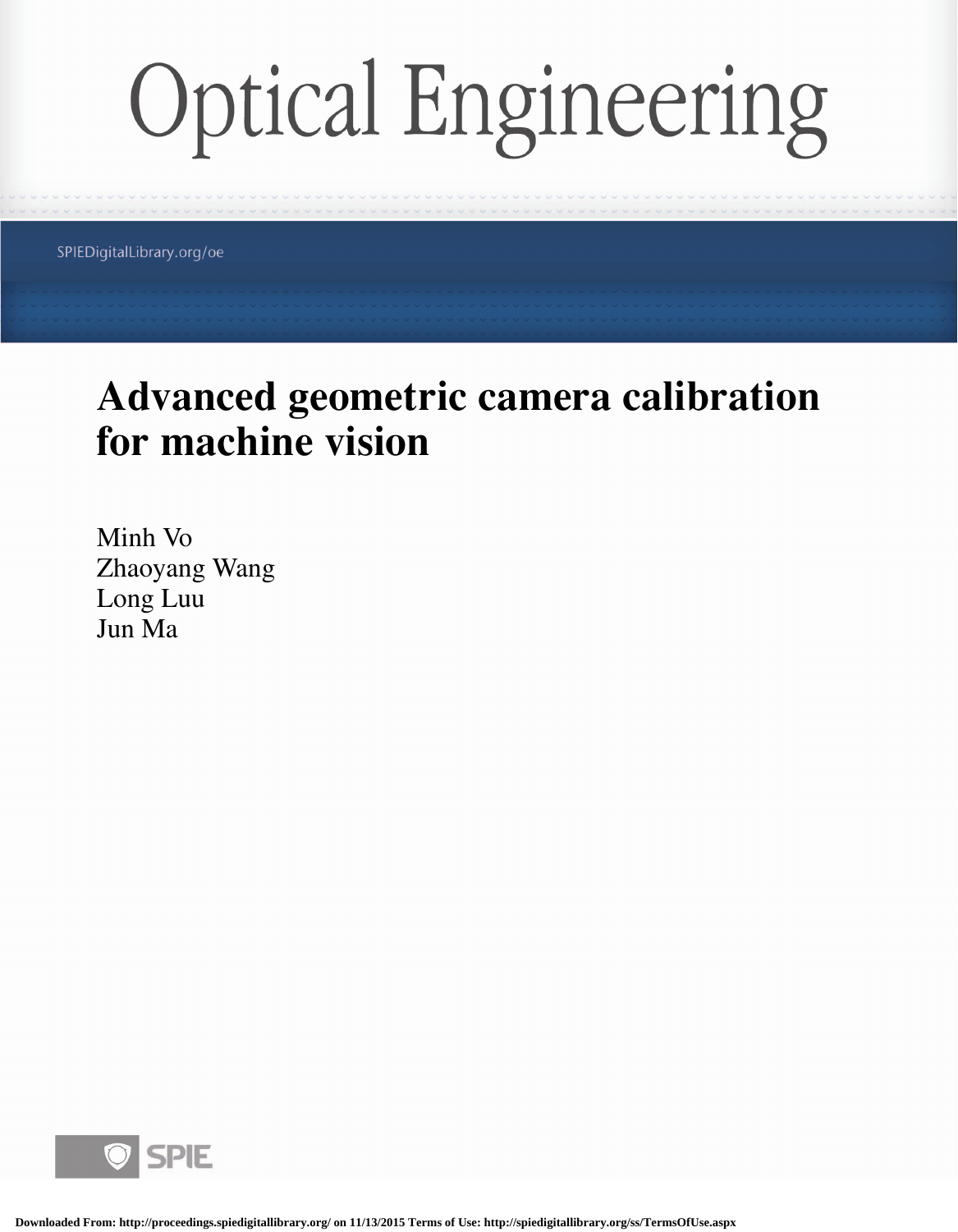## **Advanced geometric camera calibration for machine vision**

**Minh Vo,a,b Zhaoyang Wang,<sup>a</sup> Long Luu,a,b and Jun Ma<sup>a</sup>** aThe Catholic University of America, Department of Mechanical Engineering, Washington, DC 20064 *bThe Catholic University of America, Department of* Electrical Engineering, Washington, DC 20064 E-mail: [wangz@cua.edu](mailto:wangz@cua.edu)

**Abstract.** In many machine vision applications, a crucial step is to accurately determine the relation between the image of the object and its physical dimension by performing a calibration process. Over time, various calibration techniques have been developed. Nevertheless, the existing methods cannot satisfy the ever-increasing demands for higher accuracy performance. In this letter, an advanced geometric camera calibration technique which employs a frontal image concept and a hyper-precise control point detection scheme with digital image correlation is presented. Simulation and real experimental results have successfully demonstrated the superior of the proposed technique. © 2011 Society of Photo-Optical Instrumentation Engineers (SPIE). [DOI: 10.1117/1.3647521]

Subject terms: camera calibration; machine vision; frontal image; digital image correlation.

Paper 110686LRR received Jun. 17, 2011; revised manuscript received Sep. 13, 2011; accepted for publication Sep. 19, 2011; published online Nov. 3, 2011.

The recent decade has seen tremendous growth in the machine vision applications as they become the new driving forces in precision engineering. Many of these applications highly benefit from the improvements of camera calibration techniques, which primarily fall into two categories: pho-togrammetry calibration<sup>1</sup> and self-calibration.<sup>[2](#page-3-1)</sup> Compared with the latter which does not use any specific calibration target, the former usually provides higher accuracy by using a precisely-constructed calibration target and is therefore the interest of this letter. A representative photogrammetry approach is Zhang's method, which uses a planar pattern as the calibration target and is well known for its flexibility, robustness, and low cost[.1](#page-3-0) This method and its extensions implemented in the OpenCV library are considered as the conventional technique in this letter.

The literature in the relevant field addresses two major sources of error that affect the camera calibration results. The first one is the imperfection of the calibration target. Since the assumptions made for the conventional camera calibration are based on a perfect planar target with ideal patterns, the imprecision of the calibration target may lead to inaccurate results. $3$  The second problem is the uncertainty in locating the control points directly from the geometries of the calibration patterns in the captured raw images which suffers from lens distortion as well as perspective distortion.<sup>[4](#page-3-3)</sup>

This letter proposes an advanced geometric camera calibration approach to overcome the aforementioned two problems without loss of the original advantages of the conventional technique. The proposed technique uses a sophisticated lens distortion model that takes the radial, tangential, and prism distortion into account, and achieves a precise localization of the control points with a novel refinement process using a frontal image concept and an advanced digital image correlation (DIC) scheme; in addition, the imperfection of the calibration target can be compensated.

For the ideal pinhole model, assuming that the world coordinate is placed on the calibration target with its surface as the *XY* plane, the relation between the three-dimensional world coordinate of a calibration target point  $M = [X_w, Y_w, Z_w]^T$ and its corresponding location  $\mathbf{m} = [u, v]^T$  in the image plane can be expressed as:

<span id="page-1-1"></span>
$$
s\begin{Bmatrix}\nm \\
1\n\end{Bmatrix} = A[R\ T]\begin{Bmatrix}\nM \\
1\n\end{Bmatrix},\ A = \begin{bmatrix}\n\alpha & \gamma & u_0 \\
0 & \beta & v_0 \\
0 & 0 & 1\n\end{bmatrix}, \quad (1)
$$

where *s* is a scale factor; *A* is the intrinsic matrix, with  $\alpha$ and  $\beta$  the horizontal and vertical focal length in pixel unit,  $\gamma$ the skew factor, and  $(u_0, v_0)$  the coordinates of the principal point; *R* and *T* are the extrinsic parameters that denote the rotation and translation relating the world coordinate system to the camera coordinate system. Due to nonlinear optical distortion, the above equation is not sufficient for accurate camera calibration. In spite of the fact that some very complex models exist, $5$  in practice they induce more instability rather than accuracy because of the high order distortion components. Here, the lens distortion is compensated by:

<span id="page-1-0"></span>
$$
u' = (1 + a_0r^2 + a_1r^4 + a_2r^6)u + s_0r^2
$$
  
+  $(p_0 + p_2r^2)(r^2 + 2u^2)$ ,  

$$
v' = (1 + a_0r^2 + a_1r^4 + a_2r^6)v + s_1r^2
$$
  
+  $(p_1 + p_3r^2)(r^2 + 2v^2)$ ,  

$$
r^2 = u^2 + v^2
$$
, (2)

where  $(a_0, a_1, a_2)$ ,  $(s_0, s_1)$ , and  $(p_0, p_1)$  represent the radial, prism, and tangential distortion coefficients, respectively, (*u*, *v*) denotes the distortion-free pixel location, and  $(u', v')$  is the corresponding distorted point. To avoid calculation instability during the optimization process, in Eq.  $(2)$ ,  $(u, v)$  and  $(u', v')$  $v'$ ) are usually converted to their normalized terms  $(x_{cn}, y_{cn})$ and  $(x'_{cn}, y'_{cn})$  by applying the intrinsic matrix *A*.

Given the locations of the control points in the world coordinate as  $M_i$  and in the image plane as  $m_{ij}$ , the calibration process involves a nonlinear optimization with the cost function defined as:

<span id="page-1-2"></span>
$$
S = \sum_{i=1}^{k} \sum_{j=1}^{l} ||m_{ij} - P(A, \varphi, r, T, M_i)||^2,
$$
 (3)

where *k* and *l* denote the number of control points in the calibration target and the number of images, respectively,  $\varphi = (a_0, a_1, a_2, s_0, s_1, p_0, p_1)$ , *P* denotes the projection of control points onto the image planes according to Eqs.[\(1\)](#page-1-1) and [\(2\),](#page-1-0) and  $\bf{r}$  is the Rodrigues vector presentation of  $\bf{R}$ <sup>[1,](#page-3-0)[6](#page-3-5)</sup> The optimization is performed using the Levenberg–Marquardt (LM) algorithm.

<sup>0091-3286/2011/\$25.00 © 2011</sup> SPIE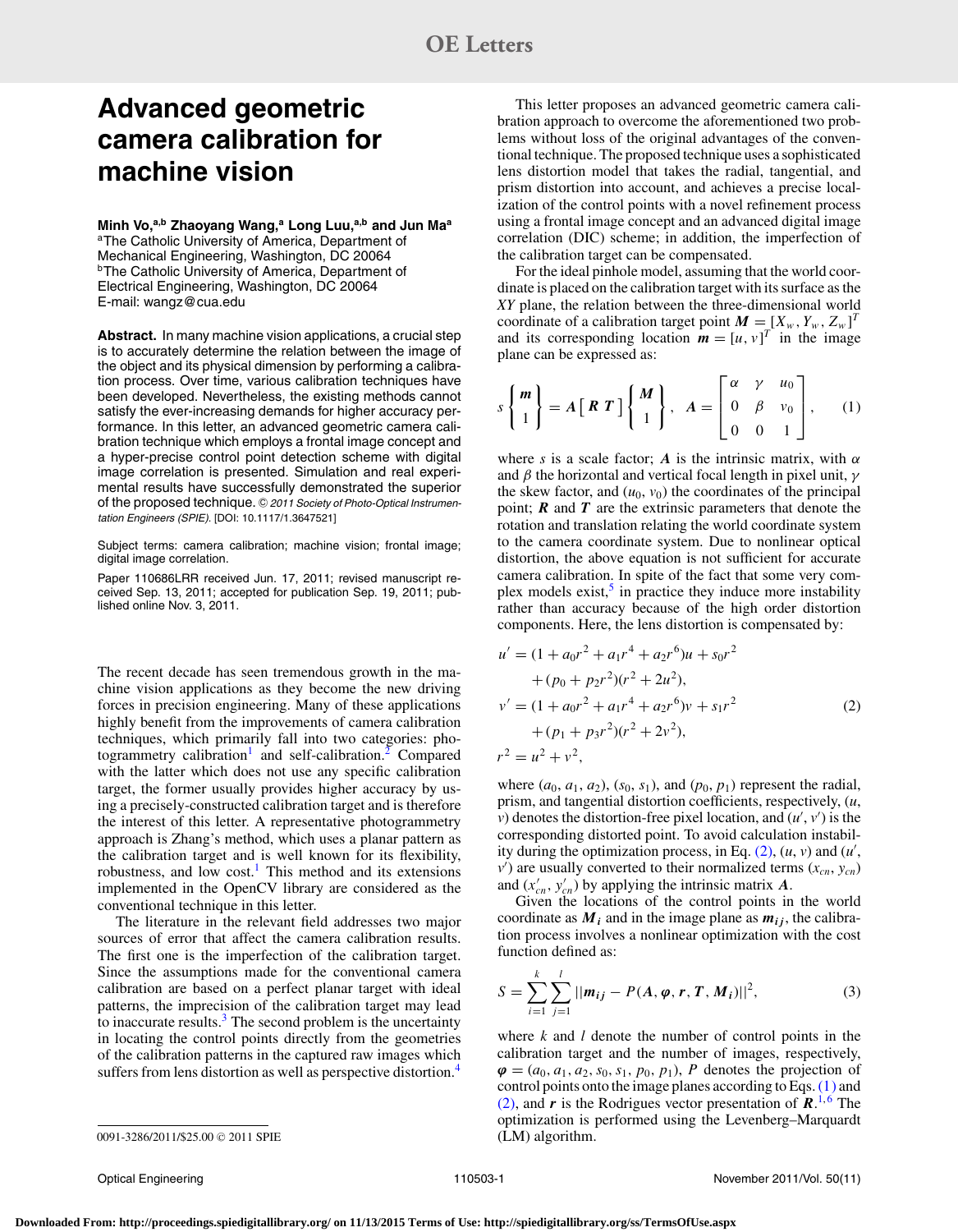#### **OE Letters**

The method described above relies on the intrinsic assumption that the control points on the calibration target are perfectly positioned. In reality, printing imprecision during calibration pattern fabrication is inevitable, especially for low-cost hardware systems. To deal with this issue, the proposed technique allows the world coordinates of the control points to be unknown, and they will be accurately determined together with the camera parameters. To ensure the uniqueness of the calibration target during optimization, a geometric constraint on three noncollinear control points, named markers, is applied.<sup>[6](#page-3-5)</sup> The constraint enforces planarity of the markers by setting their *Z* world coordinates to zero, and requires the distance between any two of the three markers to be accurately measured to solve for the scale factor. The markers, normally made at the corners of the calibration panel, also help determine the orientation of the panel.

An accurate ellipse fitting technique can be employed to detect the centers of the calibration circles.<sup>7</sup> However, as the control points detected in the raw images suffer from lens and perspective distortion, their true locations cannot be accurately determined, and this will further lead to calibration errors. To cope with this issue, a two-step refinement with the frontal image concept, which is free from lens and perspective distortion, is employed. The refinement is conducted after the camera parameters are coarsely determined using the method described above. The raw images are successively undistorted by applying Eq. [\(2\)](#page-1-0) and then reversely projected to the world coordinate system through using Eq. [\(1\).](#page-1-1) The frontal image is generated from a direct scaling of the world coordinates. It is noteworthy that while the conventional subpixel edge and circle fitting method can be used to detect the control points in the frontal images, the method is not recommended because the gradient calculation involved in edge detection is sensitive to noise and the circle approximation does not yield high accuracy. On the other hand, as illustrated in Fig. [1,](#page-2-0) the transformation of each image from each location of the captured calibration board to the frontal image allows using the DIC concept to accurately locate the position of each control point by comparing the frontal image with the synthesized templates. Datta et al. $4$  achieved subpixellocation detection of the control points by carrying out a quadratic fitting in the neighborhood regions based on their correlation coefficients, but such a peak-finding approach is less accurate than the iterative schemes.<sup>8</sup> Here, the proposed technique employs a high-accuracy cross-correlation algorithm, and the correlation coefficient function is: $6, 8$  $6, 8$ 

<span id="page-2-0"></span>

**Fig. 1** The conversion from raw images to frontal images enables the correlation with the ring templates.

$$
C = \sum_{i=1}^{N} \left[ af(x_i, y_i) + b - g(x'_i, y'_i) \right]^2, \tag{4}
$$

where *a* is a scale factor, *b* is an intensity offset, and  $f(x_i, y_i)$ and  $g(x'_i, y'_i)$  denote the intensity values at the *i*–th pixel in the template and frontal images, respectively. The template pattern is a square subimage of *N* pixels with its center as the center of the circular target point. Denoting the subimage center as  $(x_0, y_0)$  and its shift amount between two subimages as (*u*, *v*), the correlation shape function considering both translation and rotation is

$$
x'_{i} = x_{i} + u + u_{x}(x_{i} - x_{0}) + u_{y}(y_{i} - y_{0}),
$$
  
\n
$$
y'_{i} = y_{i} + v + v_{x}(x_{i} - x_{0}) + v_{y}(y_{i} - y_{0}),
$$
\n(5)

where  $u_x$ ,  $u_y$ ,  $v_x$ , and  $v_y$  are coefficients of the shape function. To determine the eight unknowns  $(u, v, u_x, u_y, v_x, v_y, a, b)$ , the Newton–Raphson algorithm is employed to minimize *C* in Eq.  $(4)$ . With the detected  $(u, v)$ , the location of each control point in the frontal image can be directly determined. Then, these points in the frontal image are reversely projected back to the image plane to achieve hyperaccurate localization of the control points.

The rationale of the proposed method is that although the imprecise control points detected in the raw images lead to inaccurate camera calibration parameters, they offer good initial information about the relation between the camera and each scene which can be further processed to achieve very accurate localization of the control points. This information helps detect the camera intrinsic and extrinsic parameters as well as the world coordinates of the control points with high accuracies. The procedure of the proposed technique is summarized as follows:

- 1. Detect the control points in the raw images using the edge detection and ellipse fitting method.
- 2. Optimize the camera parameters and world coordinates of the control points using the LM algorithm. This involves a similar procedure as the conventional technique using Eqs.  $(1)$ – $(3)$ .
- 3. Obtain the frontal images, and use the calculated positions of the control points in the frontal images as initial guess to refine the positions using the DIC method.
- 4. Reversely project the detected control points in the frontal images back to the raw images.
- 5. Re-optimize the camera parameters together with the world coordinates of the control points.

<span id="page-2-1"></span>To demonstrate the validity of the proposed technique, computer simulation along with real experiment have been conducted. The results suggest that no less than 40 control points and 15 positions are required to ensure a reliable calibration. Both simulation and experiment presented below use a flat panel with  $10 \times 7$  ring patterns whose grid distance is 25.4 mm (as illustrated in Fig. [1\)](#page-2-0), and 20 images at different positions are used in the calibration.

In the simulation, the images are synthesized with camera parameters obtained from a real calibration where the radial, tangential, and prism lens distortion are considered. In addition, Gaussian noise with a standard deviation of 0.2% of the 25.4 mm distance is added to the position of each ring pattern